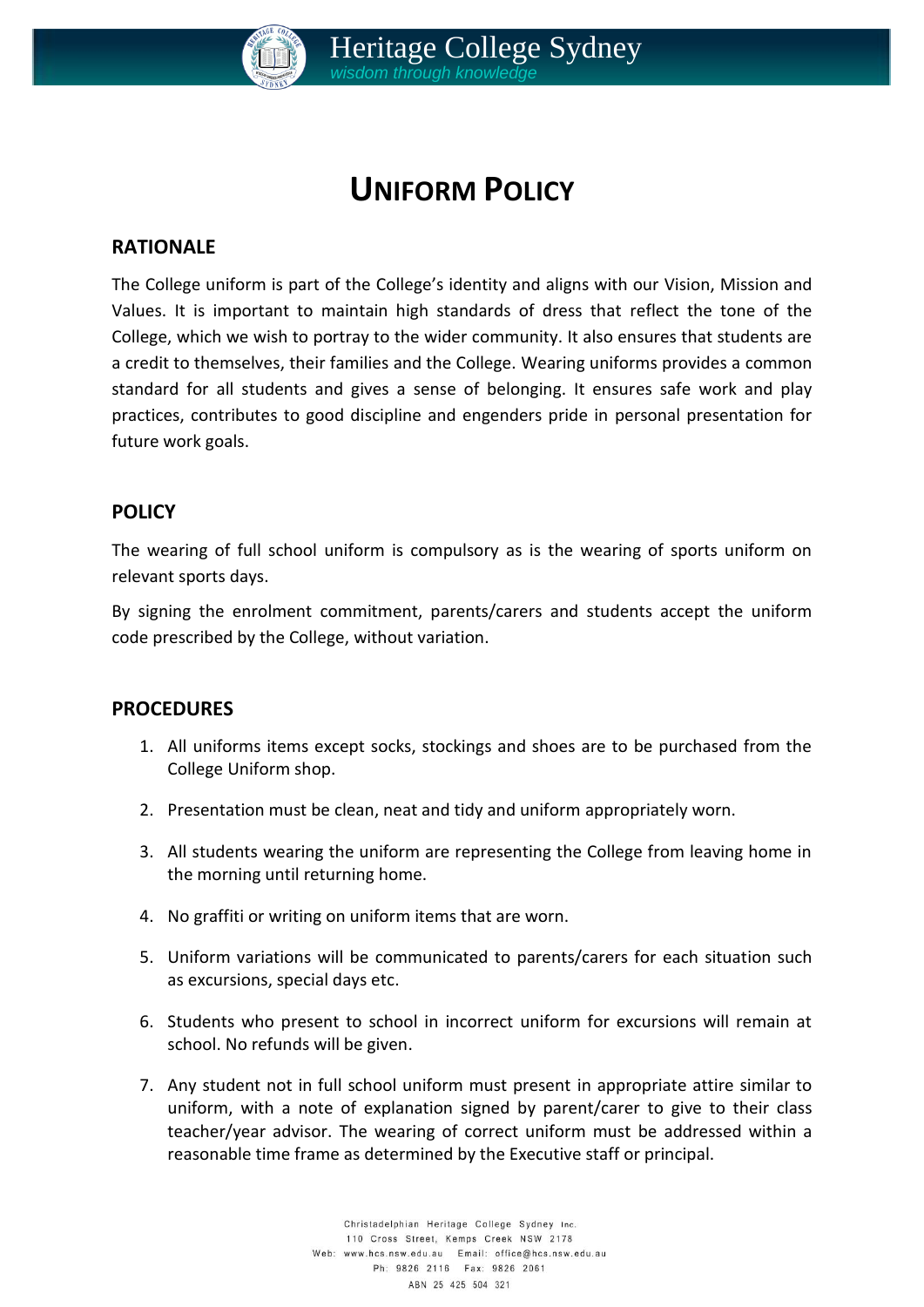

- 8. A 'No Hat No Play In The Sun' policy will apply at the College.
- 9. Any permanent alterations to the College uniform needs to be approved by the College Board. Parents and students may be consulted.
- 10. Final interpretation of this policy and its procedures is determined by the Principal. Appeals may be made to the College Board.

#### **Consequences:**

As per the signed Enrolment Commitment, all College students will wear the applicable college uniform each day, unless a variation has been approved by the Executive staff or Principal. Failure to comply with this uniform policy will result in disciplinary procedures. For Primary students the class teacher will monitor and administer appropriate consequences, including contacting parent/carer. For ongoing defaults, the matter will be referred to the Primary Coordinator for disciplinary action.

Secondary students will have a uniform default recorded. Defaults will be tracked. Disciplinary action will be taken by Executive staff.

Consequences may include letters to parents, confiscation of item, executive detentions, suspensions or termination of enrolment. Appeals can be made to the College Board.

| <b>HERITAGE COLLEGE SYDNEY UNIFORM</b><br><b>PRIMARY GIRLS' UNIFORM</b> |                                                                                   |  |
|-------------------------------------------------------------------------|-----------------------------------------------------------------------------------|--|
|                                                                         |                                                                                   |  |
| Terms 1&4                                                               |                                                                                   |  |
| Check dress                                                             | Worn at or below the knee (not above)                                             |  |
| White ankle socks                                                       | Above ankle bone                                                                  |  |
| Plain black leather shoes                                               | Clean and polished. Fully enclosed due to WHS.<br>Buckle shoes acceptable.        |  |
| College cap/hat                                                         | Worn with peak towards the front. Necessary at all<br>times when outdoors in sun. |  |
| Terms 2&3                                                               |                                                                                   |  |
| Tartan pinafore                                                         | Worn at the knee (not above)                                                      |  |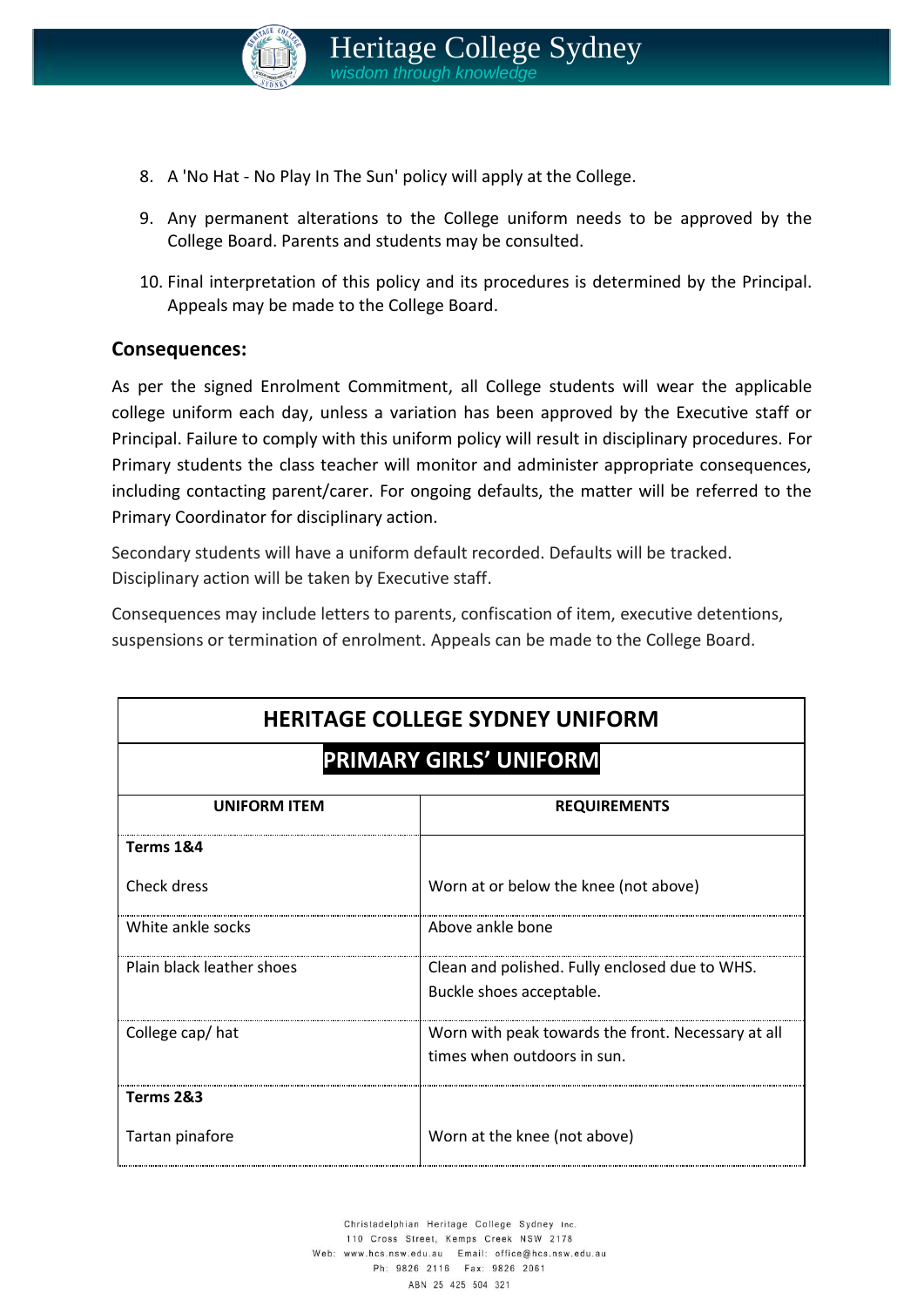

| White shirt                                        | <b>Buttons fastened</b>                            |  |
|----------------------------------------------------|----------------------------------------------------|--|
| Navy College jumper (with emblem)                  | In good condition, not faded or damaged.           |  |
| Black 70 denier stockings or white socks           | Stockings must be worn on Photo Day                |  |
| College crossover tartan tie                       | Worn on top button                                 |  |
|                                                    | PRIMARY BOYS' UNIFORM                              |  |
| <b>UNIFORM ITEM</b>                                | <b>REQUIREMENTS</b>                                |  |
| Terms 1&4                                          |                                                    |  |
| White collared shirt with short sleeves            | Tucked in. Buttons fastened                        |  |
| Grey shorts                                        | Purchased from Uniform shop or from retailer       |  |
|                                                    | recommended by Uniform Coordinator, if correct     |  |
|                                                    | fitting unavailable.                               |  |
| Ankle socks                                        | Above ankle bone                                   |  |
| Plain black leather shoes                          | Clean and polished. Fully enclosed due to WHS      |  |
| College cap/hat                                    | Worn with peak towards the front. Necessary at all |  |
|                                                    | times when outdoors in sun.                        |  |
| <b>Term 2&amp;3</b>                                |                                                    |  |
| White collared shirt with long or short<br>sleeves | Tucked in                                          |  |
| <b>Grey College trousers</b>                       | Purchased from Uniform shop or from retailer       |  |
|                                                    | recommended by Uniform Coordinator, if correct     |  |
|                                                    | fitting unavailable. No grey cargo pants or jeans  |  |
| Navy College Jumper (with emblem)                  | In good condition, not faded or damaged            |  |
| College tartan tie                                 | Tied correctly and pushed up to collar             |  |
| <b>SECONDARY GIRLS' UNIFORM</b>                    |                                                    |  |
| <b>UNIFORM ITEM</b>                                | <b>REQUIREMENTS</b>                                |  |
| White College shirt                                | Worn over skirt (not tucked in) and buttons        |  |
|                                                    | fastened. White or skin-coloured undergarments     |  |
|                                                    | beneath shirt.                                     |  |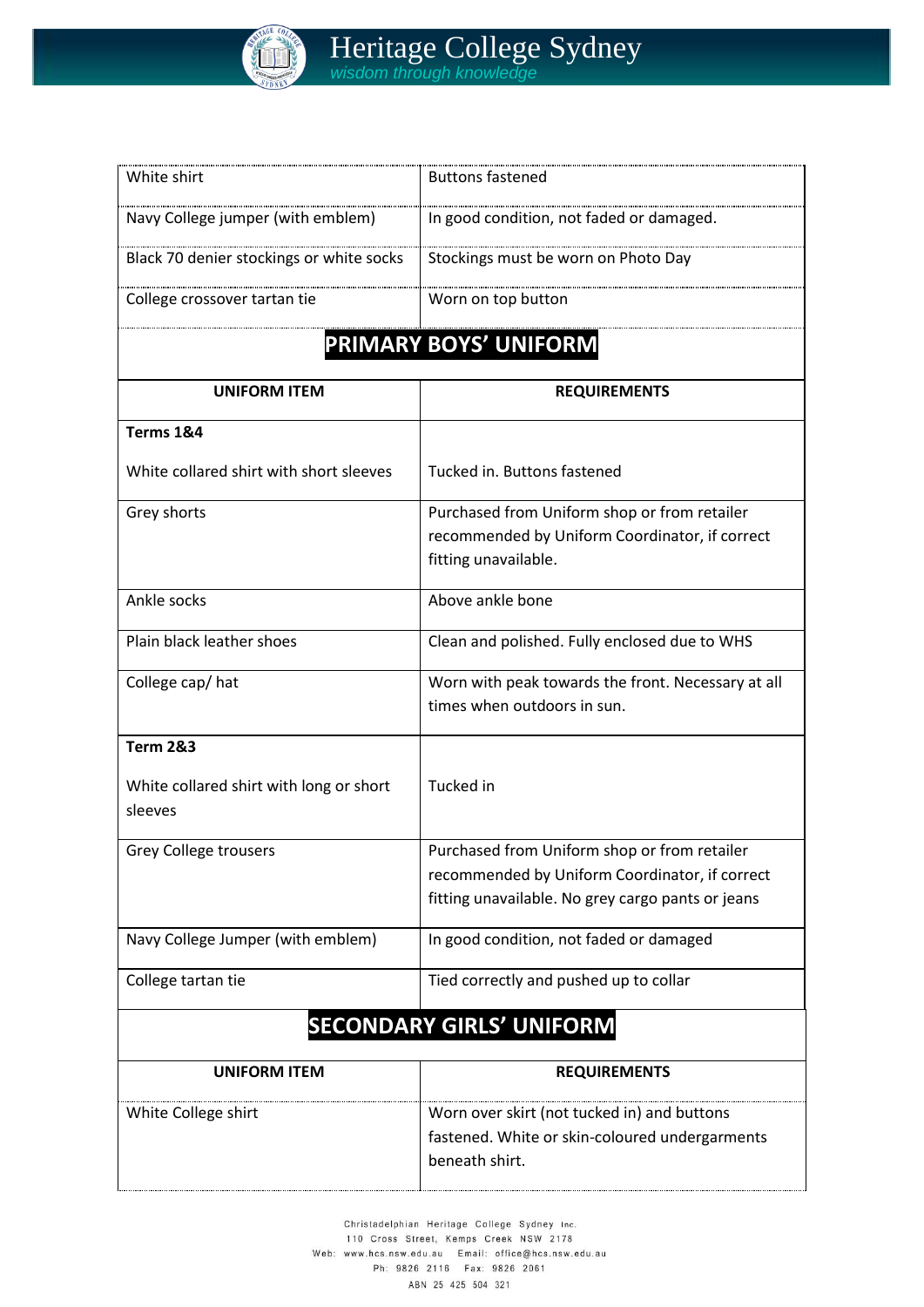

| Years 7-10 - Tartan skirt                         | Worn at the knee (not above). Not rolled up at waist                                                                                                                                                                        |  |
|---------------------------------------------------|-----------------------------------------------------------------------------------------------------------------------------------------------------------------------------------------------------------------------------|--|
| <b>Ankle Socks</b>                                | White and above ankle bone                                                                                                                                                                                                  |  |
| <b>Black 70 denier stockings</b>                  | Term 2&3 stockings to be worn, unless a medical<br>issue. All girls to wear stockings on Photo Day.                                                                                                                         |  |
| Plain black lace up leather shoes                 | Clean and polished. No canvas or ballet flat type<br>shoes. Fully enclosed due to WHS                                                                                                                                       |  |
| College cap                                       | Worn with peak towards the front. Necessary at all<br>times when outdoors in sun.                                                                                                                                           |  |
| Years 7-10 - Navy college Jumper (with<br>emblem) | In good condition, not faded or damaged                                                                                                                                                                                     |  |
| Years 11-12 - Navy Skirt                          | Worn at the knee (not above). Not rolled up at waist                                                                                                                                                                        |  |
| Years 11-12 - College blazer                      | Always worn on formal occasions and on excursions,<br>where stipulated.<br>Term 1&4 Worn as a layer of warmth, if needed.<br>Term 2&3 Worn to and from College, roll call,<br>assembly.<br>Sleeves not pushed or rolled up. |  |
| Years 11-12 - Teal jumper (with<br>emblem)        | Worn for additional warmth under blazer                                                                                                                                                                                     |  |
| <b>SECONDARY BOYS' UNIFORM</b>                    |                                                                                                                                                                                                                             |  |
| <b>UNIFORM ITEM</b>                               | <b>REQUIREMENTS</b>                                                                                                                                                                                                         |  |

| <b>UNIFORM ITEM</b>                      | <b>REQUIREMENTS</b>                                    |
|------------------------------------------|--------------------------------------------------------|
| White collared shirt, with short or long | Tucked in. Buttons fastened                            |
| sleeves                                  |                                                        |
| Years 7-10 - Grey College trousers or    | Items are to be purchased from Uniform shop or         |
| shorts                                   | from retailer recommended by Uniform Coordinator,      |
|                                          | if correct fitting unavailable. No grey cargo pants or |
|                                          | jeans. Worn on waist with plain black belt.            |
|                                          | Undergarments not visible. Shorts may be worn in       |
|                                          | Terms 1&4.                                             |
| Grey business socks                      | Above ankle bone                                       |
| Plain black leather lace up shoes        | Clean and polished. Fully enclosed due to WHS          |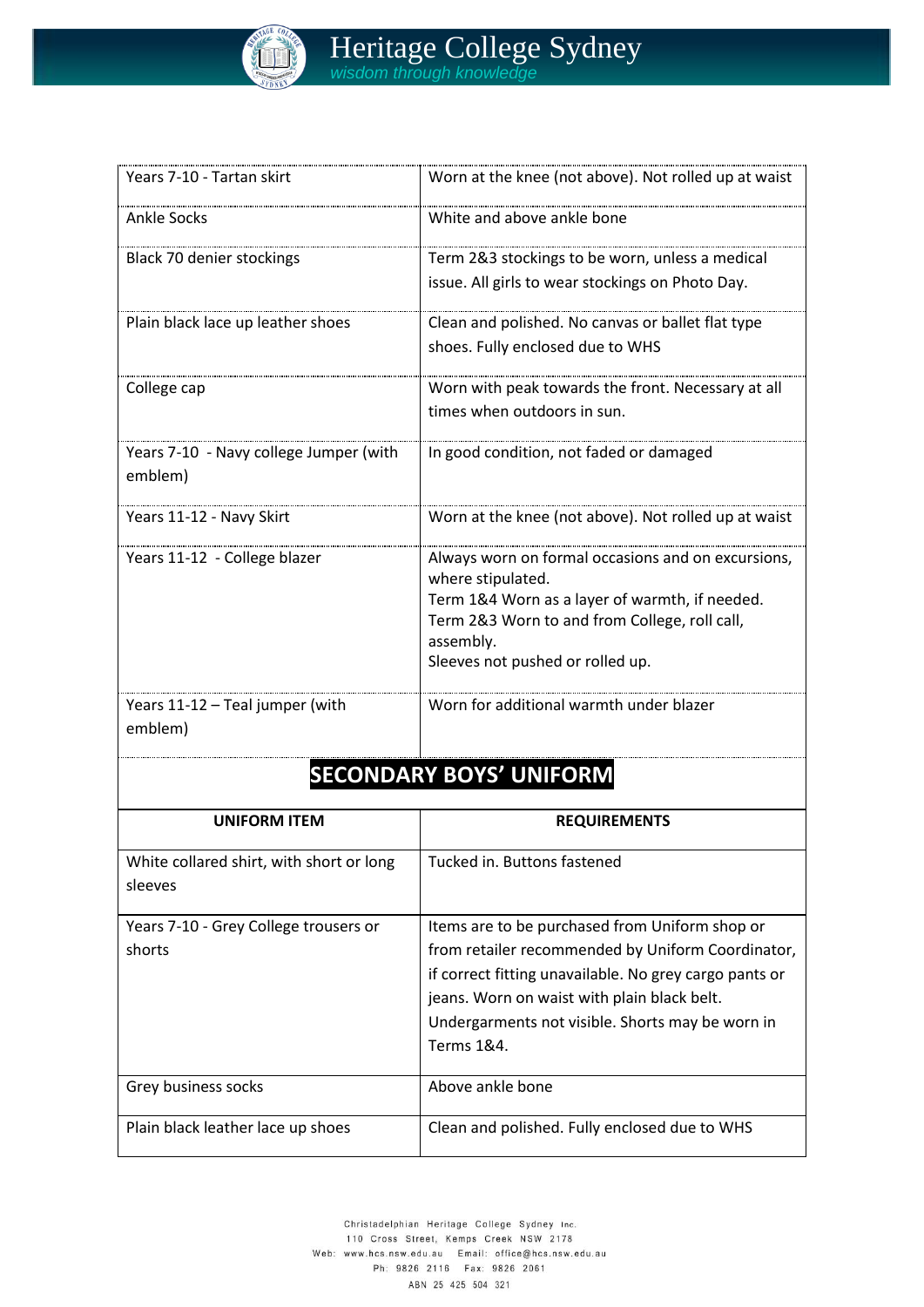

| College cap                                                             | Worn when outdoors in sun                                                                                                                                                                                                |  |
|-------------------------------------------------------------------------|--------------------------------------------------------------------------------------------------------------------------------------------------------------------------------------------------------------------------|--|
| Years 7-10 - Navy Jumper (with emblem)                                  | In good condition, not faded or damaged                                                                                                                                                                                  |  |
| Years 7-10 - Tartan tie                                                 | Term 2&3. Tied correctly and pushed up to collar                                                                                                                                                                         |  |
| Years 11-12 - Grey College Trousers                                     | Items are to be purchased from Uniform shop. No<br>grey cargo pants or jeans. Worn on waist with plain<br>black belt                                                                                                     |  |
| Years 11-12 - Navy tie with stripe                                      | Worn all year. Tied correctly and pushed up to collar                                                                                                                                                                    |  |
| Years 11-12 - College blazer                                            | Always worn on formal occasions and on excursions,<br>where stipulated. Sleeves not pushed or rolled up.<br>Term 1&4 Worn as a layer of warmth, if needed.<br>Term 2&3 Worn to and from College, roll call,<br>assembly. |  |
| Years 11-12 - Teal jumper (with<br>emblem)                              | To be worn for additional warmth under blazer                                                                                                                                                                            |  |
| <b>SPORTS UNIFORM</b>                                                   |                                                                                                                                                                                                                          |  |
| College sport shirt                                                     | In good condition. Worn on Sport or PE days                                                                                                                                                                              |  |
| Navy College shorts                                                     | Appropriate size and length.                                                                                                                                                                                             |  |
| Sport socks                                                             | White                                                                                                                                                                                                                    |  |
| Sports shoes                                                            | Lace up supportive joggers. Boots for<br>soccer/Oztag/athletics etc are only to be worn for<br>Excel sporting programs and at Gala days/carnivals                                                                        |  |
| College cap/hat                                                         | Worn at all times when outdoors in sun                                                                                                                                                                                   |  |
| College tracksuit                                                       | Jacket may be worn over jumper on cold days.                                                                                                                                                                             |  |
| <b>CARNIVALS/GALA DAYS</b>                                              |                                                                                                                                                                                                                          |  |
| Modest swimwear                                                         | One-piece swimsuit for girls. Board shorts and rash<br>shirts permitted.                                                                                                                                                 |  |
| Sports shorts, College sports shirt or<br>College house coloured shirts | Purchased from Uniform shop                                                                                                                                                                                              |  |
| Sports shoes                                                            | Lace up supportive joggers                                                                                                                                                                                               |  |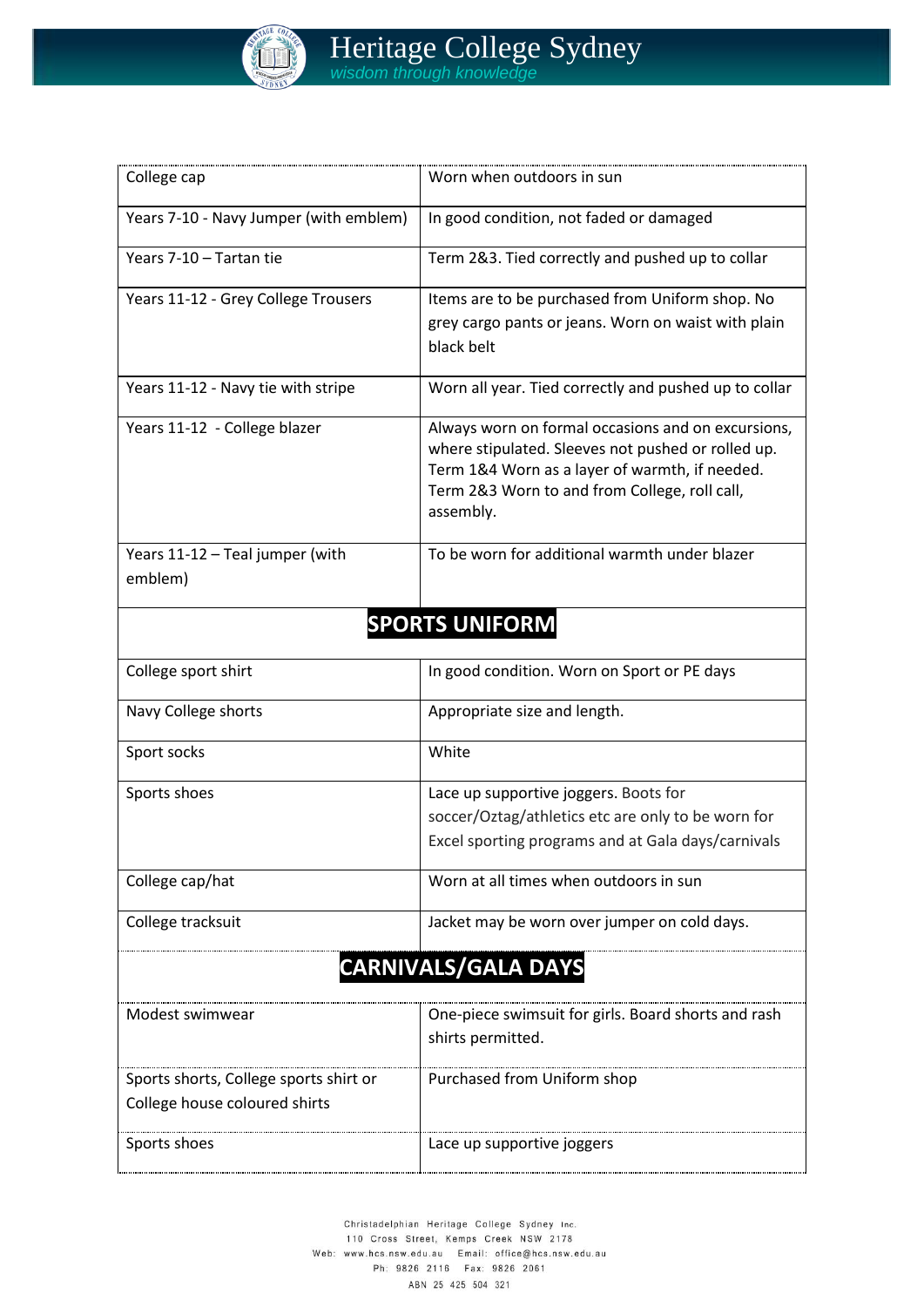

|                              | <b>OTHER ITEMS</b>                                                                                                                                                                                                                                                                                                                                                                                                   |
|------------------------------|----------------------------------------------------------------------------------------------------------------------------------------------------------------------------------------------------------------------------------------------------------------------------------------------------------------------------------------------------------------------------------------------------------------------|
| <b>College Bag</b>           | College bag must be purchased from Uniform store.<br>No other bag permitted. No graffiti or stickers                                                                                                                                                                                                                                                                                                                 |
| Hair                         | All: Clean, tidy and conservative. Natural colour.<br>Girls: If girls' hair is below the shoulder it needs to be<br>securely tied in a ponytail, bun etc. away from the<br>face. Fringe not covering eyes. Hair may be worn<br>half up, hair down on school photo day only.<br>Boys: Hair to be above the collar. Fringe not covering<br>eyes. Boys to be clean shaven.                                              |
| <b>Hair Accessories</b>      | Hair accessories to be in College colours                                                                                                                                                                                                                                                                                                                                                                            |
| Jewellery                    | Watches to be discreet. No Smart Watches, Medical<br>warning bracelets or medical warning necklaces are<br>permissible.<br>Boys: No jewellery permitted.<br>Girls: One set of pierced earrings (one in each<br>earlobe only). They may be either small sleepers or<br>studs in gold, silver, pearl or clear stone. No other<br>colour allowed. No other jewellery permitted.                                         |
| Make-Up                      | No visible foundation. No eye makeup                                                                                                                                                                                                                                                                                                                                                                                 |
| <b>Nails</b>                 | Nails to be short and clean. No coloured polish.                                                                                                                                                                                                                                                                                                                                                                     |
| <b>Musical performances</b>  | Black trousers (not jeans, tights or leggings) OR black<br>skirt (past the knee when seated).<br>Long sleeved white collared shirt (players will be<br>supplied with tie/bow-tie/vest as required). Black<br>socks under trousers, or black tights under skirts.<br>Polished black shoes, black hair accessories<br>Casual performances e.g. Fair - Neat casual<br>appropriate clothes with College Music Polo shirt |
| <b>Piercings and Tattoos</b> | Body, face, tongue piercings or tattoos not<br>permitted. Girls: One set of pierced earrings (one in<br>each earlobe only): See Jewellery. Band-Aids to cover<br>ring/stud, thence removed before coming to school.                                                                                                                                                                                                  |
| Scarves/Gloves/Beanies       | Scarves and gloves may be worn outside only in cold<br>weather and are to be in College colours. Beanies are                                                                                                                                                                                                                                                                                                         |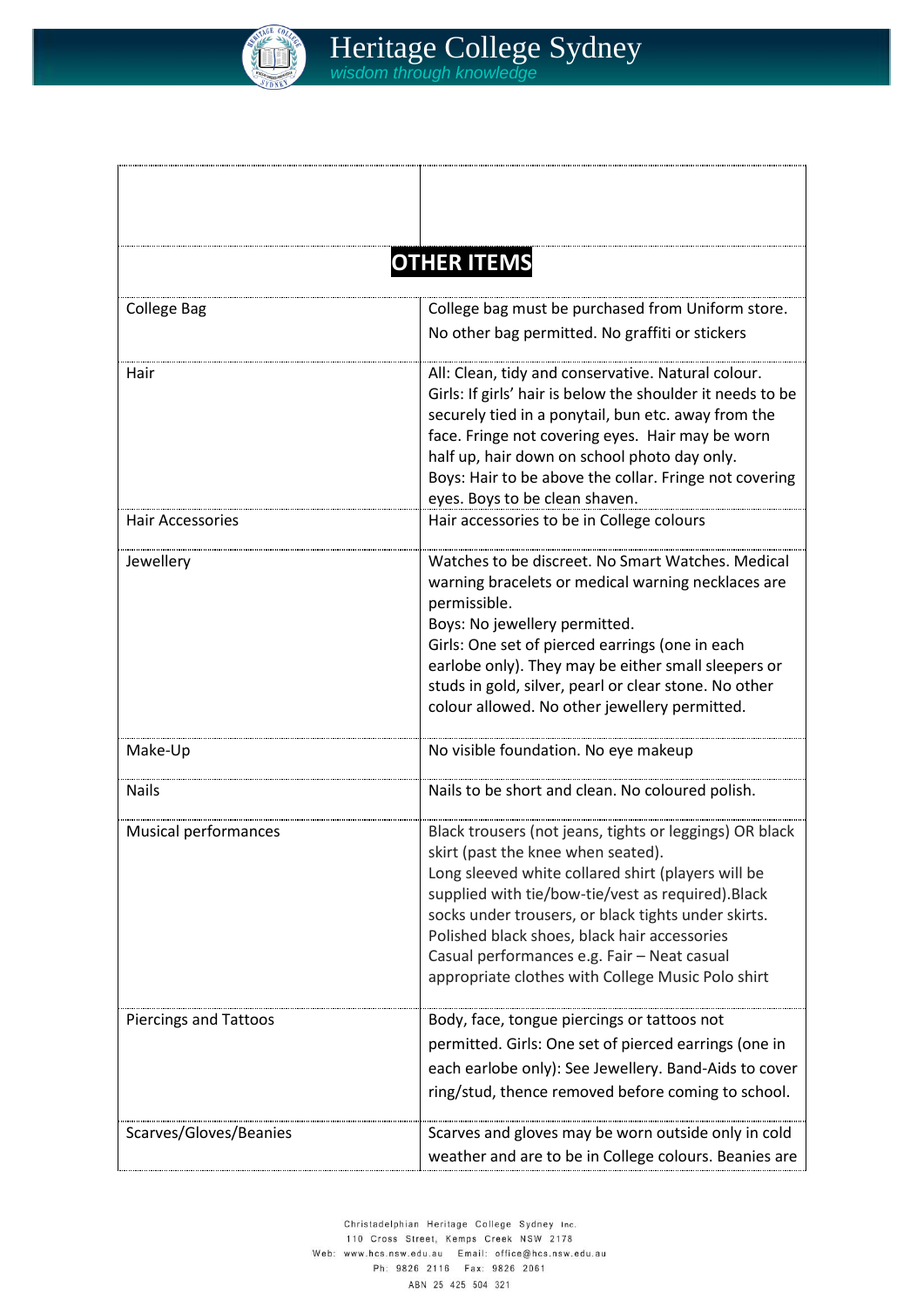

|                                     | not part of school uniform.                                                                                                                                                                                        |
|-------------------------------------|--------------------------------------------------------------------------------------------------------------------------------------------------------------------------------------------------------------------|
| Science lessons                     | All hair tied back. Enclosed shoes. Lab coats and<br>safety equipment provided.                                                                                                                                    |
| School events not requiring uniform | For Mufti days and camps, clothes are to be modest<br>and appropriate. Covered footwear.<br>Year 12 formal clothes are to be modest in<br>accordance with the College ethos.                                       |
| Technology and IT Timber            | College provided aprons, closed toe leather shoes<br>(sport shoes on Sport days). Hair tied back. Ties<br>removed during practical lessons where machinery is<br>used but must be put back on before leaving room. |

## **ACCOUNTABILITIES**

| <b>Position</b>                          | <b>Accountabilities</b>                                                                                    |
|------------------------------------------|------------------------------------------------------------------------------------------------------------|
| All students                             | Adhere to the College Uniform Policy                                                                       |
| All parents                              | Support the College by ensuring children are in school<br>uniform or that a written note/email is provided |
| All teachers and<br>administration staff | Monitor and encourage wearing of correct uniform<br>$\blacksquare$                                         |
| Executive team                           | Administer any necessary consequences of non-compliance<br>with policy                                     |
| Principal                                | 0f<br>interpretation<br>policy<br>and<br>administering<br>Final<br>consequences                            |

#### **DEFINITIONS**

| <b>Term</b> | <b>Definition</b> |
|-------------|-------------------|
| Nil         |                   |

### **REFERENCES**

Documents that should be referred to in conjunction with this Policy/Procedure are listed below:

> Christadelphian Heritage College Sydney Inc. 110 Cross Street, Kemps Creek NSW 2178 Web: www.hcs.nsw.edu.au Email: office@hcs.nsw.edu.au Ph: 9826 2116 Fax: 9826 2061 ABN 25 425 504 321